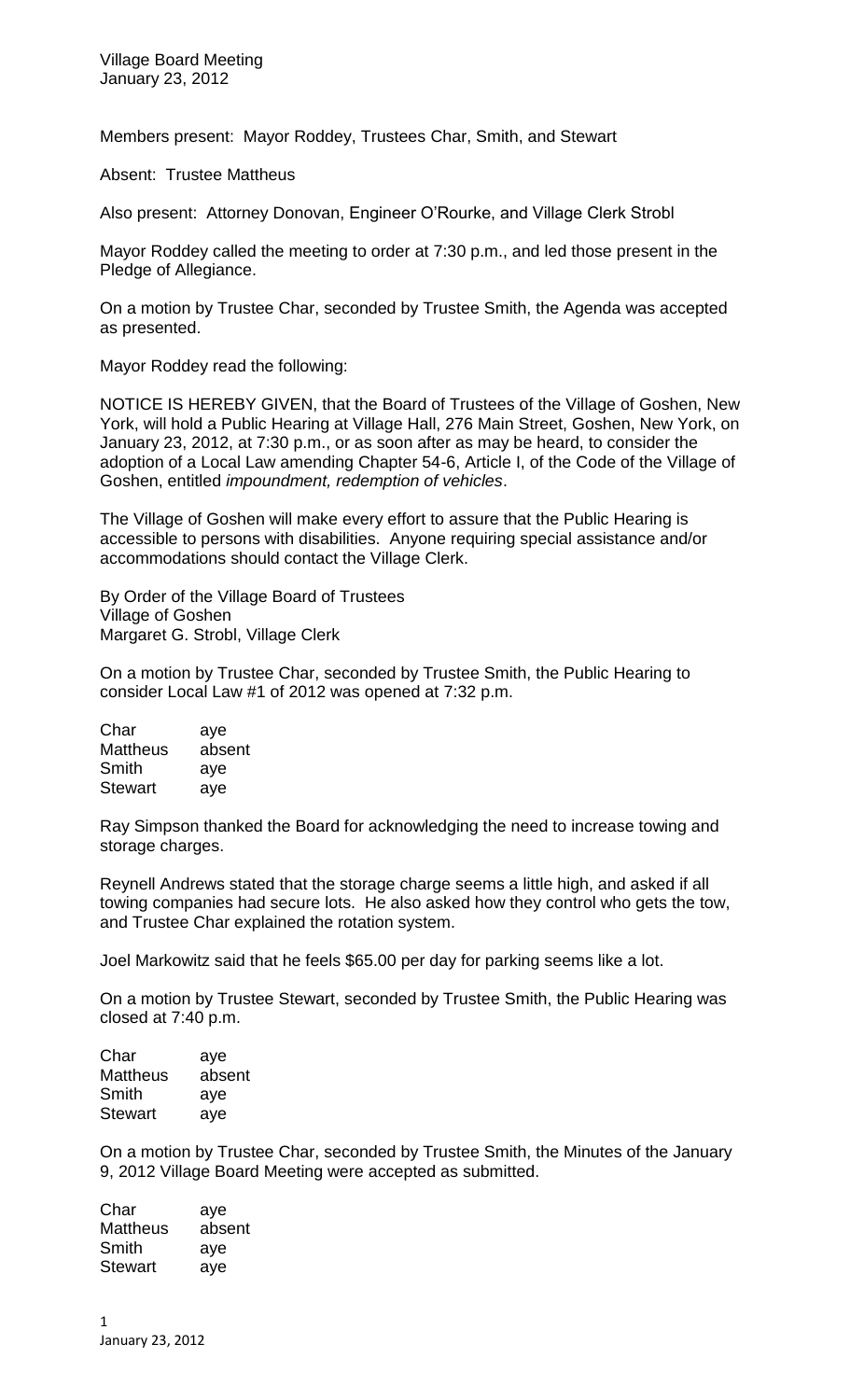## Communications

Mayor Roddey read a letter from the Scotchtown Avenue Elementary School Parent Teacher Organization requesting placement of a temporary sign in the Village Square.

On a motion by Trustee Smith, seconded by Trustee Char, permission for the sign was granted.

| Char            | aye    |
|-----------------|--------|
| <b>Mattheus</b> | absent |
| Smith           | aye    |
| <b>Stewart</b>  | aye    |

Mayor Roddey read a request from Msgr. Byrnes of John S. Burke Catholic High School, for a sign acknowledging the 2010 – 2011 Class B Boys' Basketball State Champions.

On a motion by Trustee Smith, seconded by Trustee Char, permission for the sign was granted.

| Char            | aye    |
|-----------------|--------|
| <b>Mattheus</b> | absent |
| Smith           | aye    |
| <b>Stewart</b>  | aye    |

The applicant will be directed to contact the Building Inspector for location setting.

Mayor Roddey reviewed a letter from the Goshen Fire Department, which listed plans for the Triennial Inspection, Parade, and related events, scheduled for September, 2012. It was noted that the Joint Recreation Commission has already been made aware that there will be no use of Erie Street Fields from September  $6<sup>th</sup>$  through September 8<sup>th</sup>.

On a motion by Trustee Stewart, seconded by Trustee Char, the Fire Department's events were approved as presented.

| Char            | aye    |
|-----------------|--------|
| <b>Mattheus</b> | absent |
| Smith           | aye    |
| <b>Stewart</b>  | aye    |

Mayor Roddey read a letter from the Campaign Manager of the Leukemia & Lymphoma Society, requesting permission to hold the "Light the Night" walk on Saturday, October  $20^{th}$  from 5:00 p.m.  $-$  9:00 p.m.

On a motion by Trustee Char, seconded by Trustee Smith, approval was granted for the walk, contingent upon reimbursement of all costs associated with the event.

| Char           | aye    |
|----------------|--------|
| Mattheus       | absent |
| Smith          | aye    |
| <b>Stewart</b> | aye    |

Items of Business

On a motion by Trustee Char, seconded by Trustee Stewart, bills as examined by members of the Board were approved in accordance with Abstract 2011/2012 number 20, check numbers 2817 through 2854, and wire transfer 15, in the amount of \$2,503,458.80.

| aye    |
|--------|
| absent |
| aye    |
| aye    |
|        |

2 January 23, 2012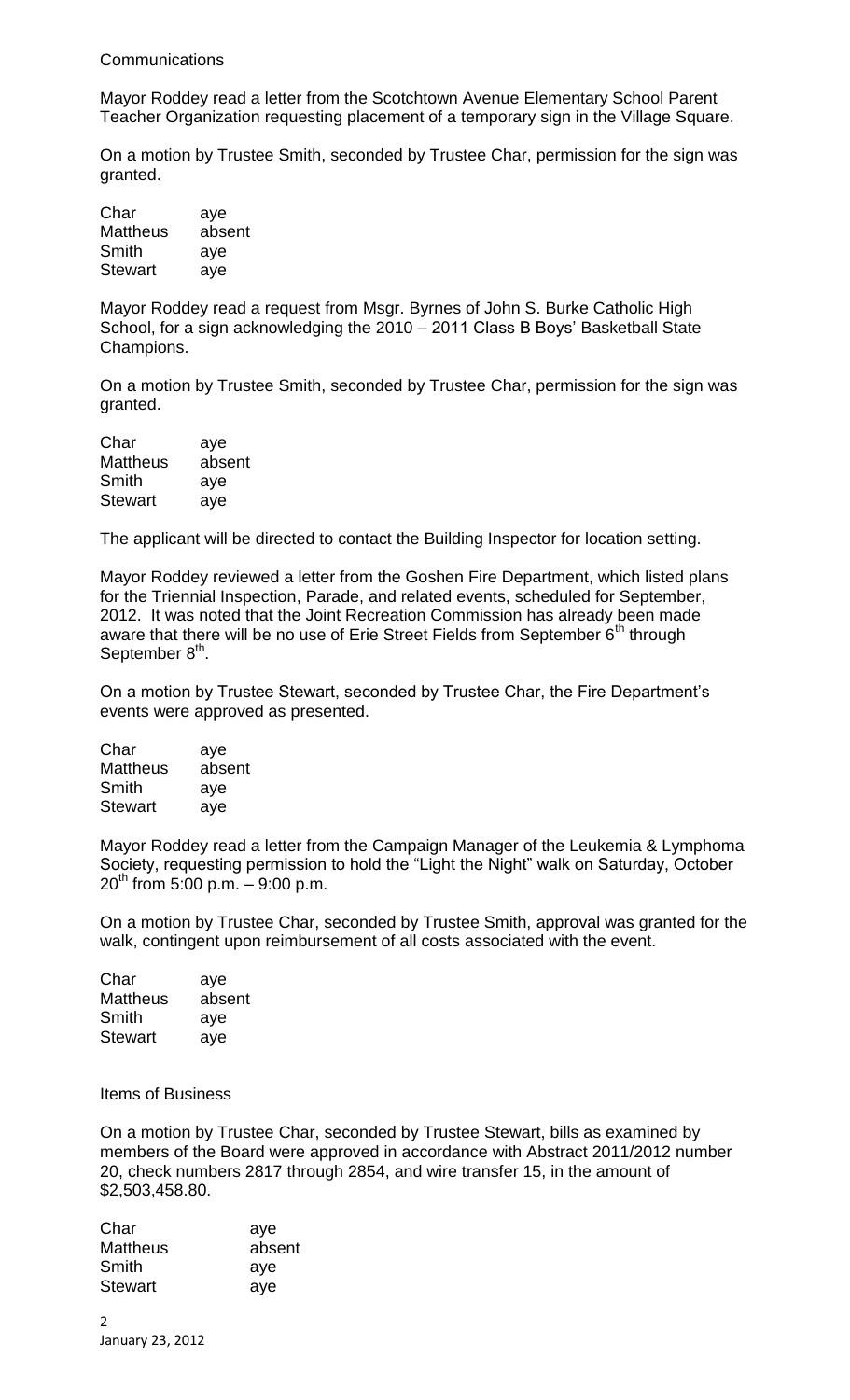On a motion by Trustee Char, seconded by Trustee Smith, the Mayor is hereby authorized to sign a proposal from Lanc & Tully Engineering and Surveying, P.C., to perform a topographic and location survey of the Village of Goshen Dam at Reservoir #1, Tax Lot 15-1-5 in the Town of Goshen. The fee for these services, as described in a proposal dated January 6, 2012, is \$5,400.00.

Char aye Mattheus absent Smith aye Stewart aye

Trustee Stewart moved the following, which was seconded by Trustee Char:

WHEREAS, the State of New York has passed and signed into law the Hurricane Irene and Tropical Storm Lee Assessment Relief Act; and

WHEREAS, this law allows taxing jurisdictions to provide relief to owners of properties that were "catastrophically impacted" by the storms; and

WHEREAS, the local taxing jurisdiction must pass a local resolution that makes available the provisions of this legislation to taxpayers;

NOW, THEREFORE, it is hereby

RESOLVED, that the Village Board of the Village of Goshen opts to extend the terms and benefits of the Hurricane Irene and Tropical Storm Lee Assessment Relief Act to taxpayers of the Village of Goshen.

| aye    |
|--------|
| absent |
| aye    |
| aye    |
|        |

On a motion by Trustee Smith, seconded by Trustee Char, the Village of Goshen hereby adopts the Village of Goshen Police Department Vehicle Towing Policy and Procedure.

| Char            | aye    |
|-----------------|--------|
| <b>Mattheus</b> | absent |
| Smith           | aye    |
| <b>Stewart</b>  | aye    |

On a motion by Trustee Char, seconded by Trustee Stewart, the Village Board of the Village of Goshen, as lead agency, hereby issues a negative declaration pursuant to the applicable provisions of the State Environmental Quality Review Act, set forth at 6NYCRR Part 617 *et seq.,* in the action: adoption of Local Law #1 of 2012.

| Char           | aye    |
|----------------|--------|
| Mattheus       | absent |
| Smith          | aye    |
| <b>Stewart</b> | ave    |